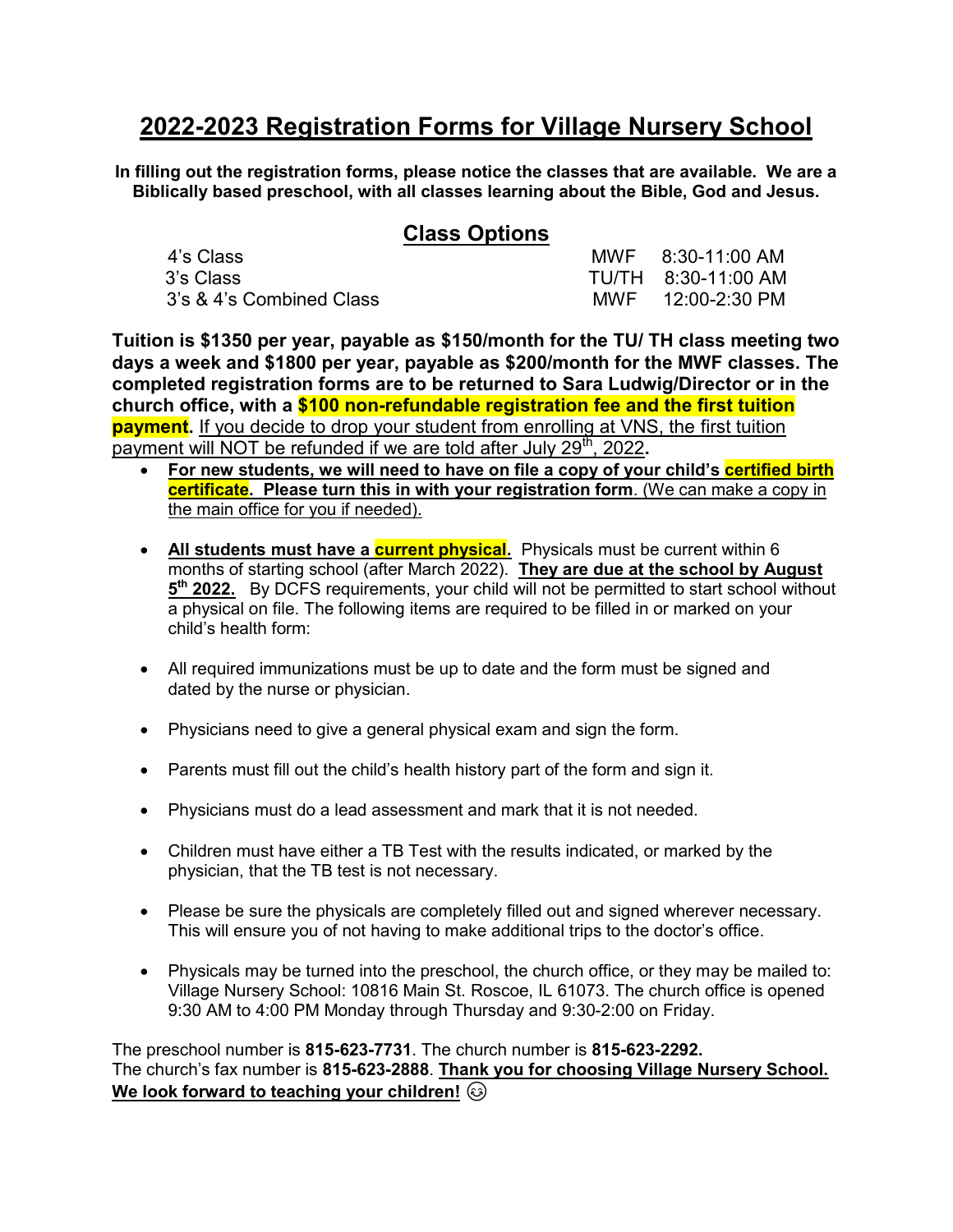# **Circle Session Preferred:**

|                                                                                              |  | 3's TU/TH 8:30-11:00AM 4's MWF 8:30-11:00AM 3's & 4s MWF 12:00-2:30PM |               |          |  |
|----------------------------------------------------------------------------------------------|--|-----------------------------------------------------------------------|---------------|----------|--|
| Admission Date _______________                                                               |  | Discharge Date                                                        |               |          |  |
| VILLAGE NURSERY SCHOOL (ROSCOE UNITED METHODIST CHURCH)<br>ROSCOE, IL (Please print clearly) |  |                                                                       |               |          |  |
|                                                                                              |  |                                                                       |               |          |  |
|                                                                                              |  | (city)                                                                | (state)       | (zip)    |  |
|                                                                                              |  |                                                                       |               | $Sex __$ |  |
|                                                                                              |  |                                                                       |               |          |  |
| Parent's Marital Status: married______ separated____ divorced____                            |  | widowed_______ single_____                                            |               |          |  |
|                                                                                              |  |                                                                       |               |          |  |
|                                                                                              |  |                                                                       |               |          |  |
|                                                                                              |  |                                                                       |               |          |  |
| Mother's name___________________________ Home address___________________________             |  |                                                                       |               |          |  |
| Email<br>Employer<br>Employer                                                                |  |                                                                       |               |          |  |
|                                                                                              |  |                                                                       |               |          |  |
| *Legal Guardian (if other than the parent(s)________<br>Address                              |  |                                                                       |               |          |  |
| <b>Phone number Example 2014</b>                                                             |  | Email                                                                 |               |          |  |
| Names and ages of siblings:<br>Names                                                         |  | Ages                                                                  | Date of Birth |          |  |
| Name of Physician<br>Address                                                                 |  |                                                                       | Telephone     |          |  |
| (street)                                                                                     |  | (city)                                                                | (state)       | (zip)    |  |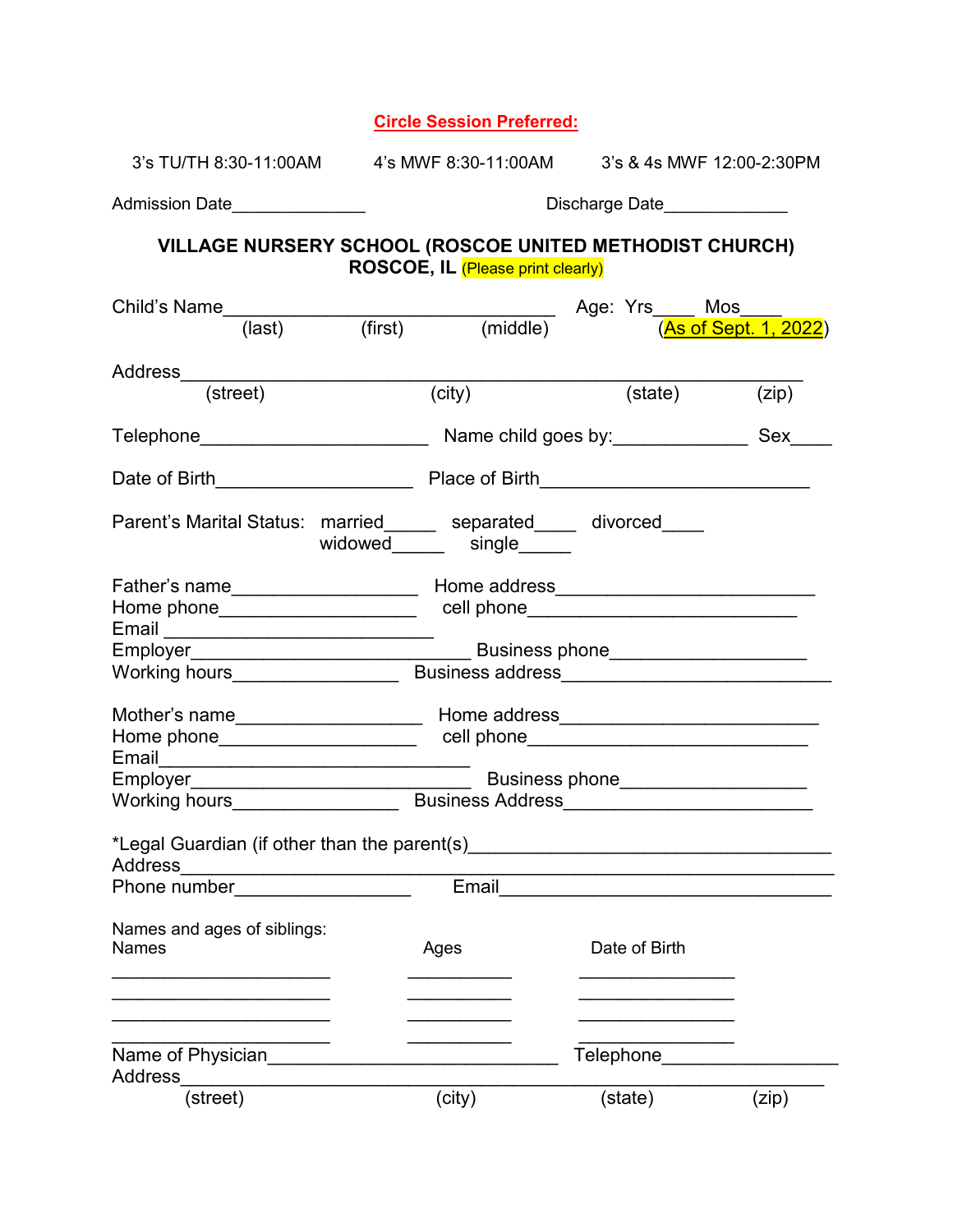### **WAIVERS**

### **Below are listed several different waivers. Each must be signed to be valid.**

### **Medical Waiver**

I understand that under certain conditions emergency medical treatment may be required for my child during the hours that he/she is in attendance at Village Nursery School. If emergency treatment should be required for my child I hereby give my consent to Village Nursery School to secure such emergency medical treatment as is necessary, including emergency first aid performed by the Nursery School Staff and /or through Harlem-Roscoe Fire Department. Parent or Legal Guardian

| <u>aromeor Logar Oaaraian </u> |  |
|--------------------------------|--|
|                                |  |

### **Religious Waiver**

| I hereby give permission for my child, | , to participate in a religious |
|----------------------------------------|---------------------------------|
| atmosphere at Village Nursery School.  |                                 |
| <b>Parent or Legal Guardian</b>        |                                 |
| Date                                   |                                 |

### **Publicity and Photography Waiver**

I hereby grant Village Nursery School permission to include pictures of my child,

in any local news stories or in other publicity.

Parent or Legal Guardian

Date\_\_\_\_\_\_\_\_\_\_\_\_\_\_\_\_\_\_\_\_\_\_\_\_

### **Release of Liability**

I release Village Nursery School, Roscoe United Methodist Church, its officers, employees, and agents, from any and all liability, claims, costs, expenses, injuries, and/or losses that my child may sustain as a result of my child's participation in Village Nursery School. I, the undersigned, have carefully read this document and understand its contents.

Parent or Legal Guardian **Date** and the control of the Date

### **Field Trip Waiver**

Field trips provide the children with new experiences, and enhance the lessons learned in class. They are fun for the children. In the four-year-old classes, we take approximately 2-4 trips per year. The three-year-olds take approximately 1-2 trips per year. Parents/families will need to provide their own transportation. Field trips are an optional activity. While we strongly feel they are beneficial to the children, it is your right not to send your child on any field trip at your discretion.

| My child,                                              | , has my permission to participate in |
|--------------------------------------------------------|---------------------------------------|
| scheduled field trips with the Village Nursery School. |                                       |
| <b>Parent or Legal Guardian</b>                        | <b>Date</b>                           |

Please review the Field Trip policy to further understand the conditions of our taking trips. It is included in the Handbook that will be available at the Parent's Meeting in August.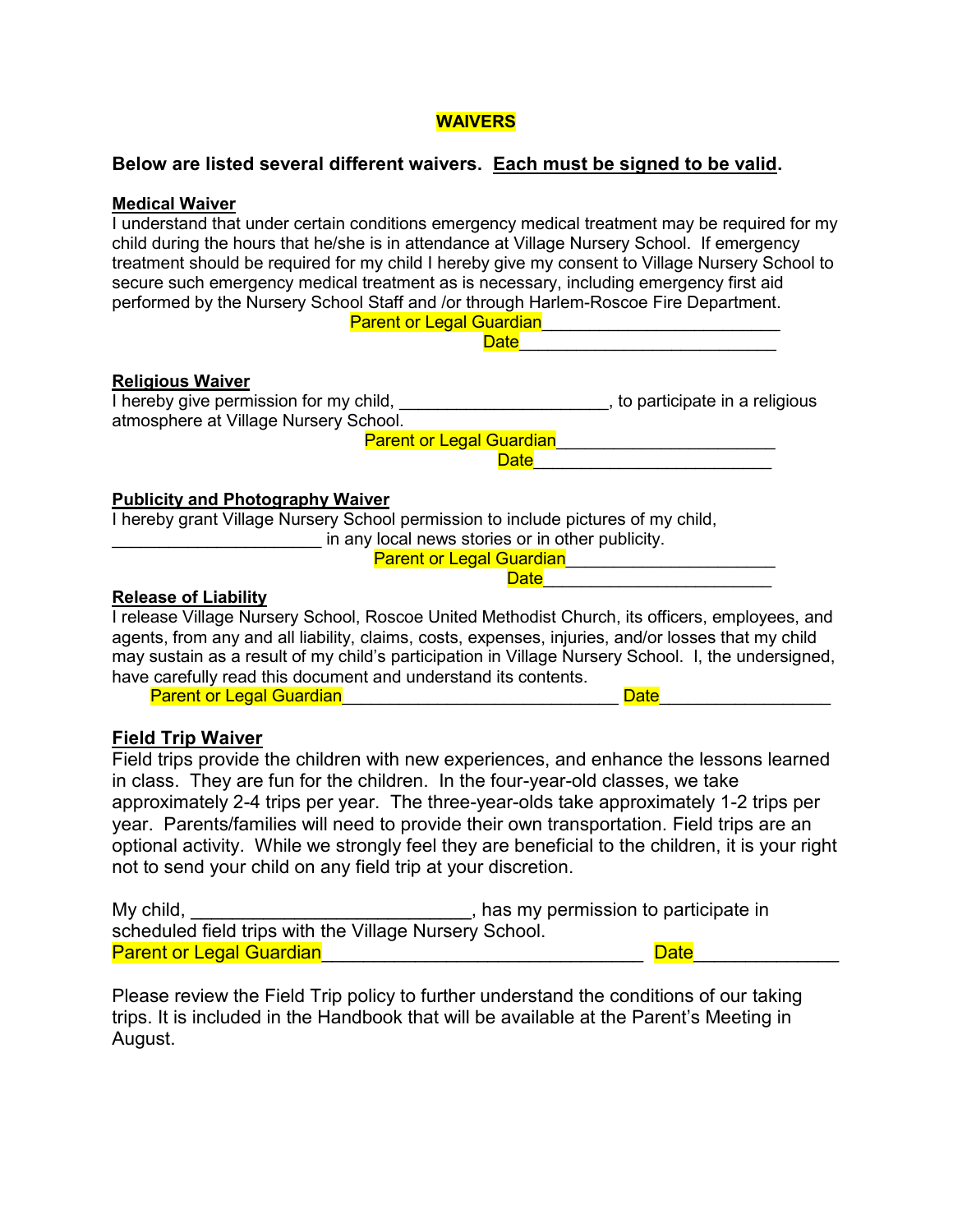# **RELEASE FORM**

Only those authorized by the parent/guardian, in writing, may pick up the child from Nursery School. Please be sure we have correct phone numbers, in case of emergencies.

List here persons to whom your child may be released, including parents, neighbors, friends or relatives who will be picking your child up from school. **Only** the people listed below or those added at a later date, will be allowed to pick up your child.

|                                                                                                                                                                               | Phone________________________  |
|-------------------------------------------------------------------------------------------------------------------------------------------------------------------------------|--------------------------------|
|                                                                                                                                                                               |                                |
|                                                                                                                                                                               | Phone_______________________   |
|                                                                                                                                                                               |                                |
|                                                                                                                                                                               |                                |
|                                                                                                                                                                               | Phone________________________  |
|                                                                                                                                                                               | Phone_______________________   |
|                                                                                                                                                                               |                                |
|                                                                                                                                                                               |                                |
|                                                                                                                                                                               |                                |
|                                                                                                                                                                               | Phone_________________________ |
|                                                                                                                                                                               |                                |
|                                                                                                                                                                               |                                |
|                                                                                                                                                                               |                                |
| Parent/Guardian Signaturesser and the control of the control of the control of the control of the control of t                                                                | Date ______________            |
| List another person (in the immediate area) who could be notified in case of an emergency. (It<br>should be someone who is available to pick up your child when you can not.) |                                |

| Name                             | Daytime phone |
|----------------------------------|---------------|
|                                  | Evening phone |
| <b>Address</b>                   |               |
| Relationship to child            |               |
| <b>Parent/Guardian signature</b> | <b>Date</b>   |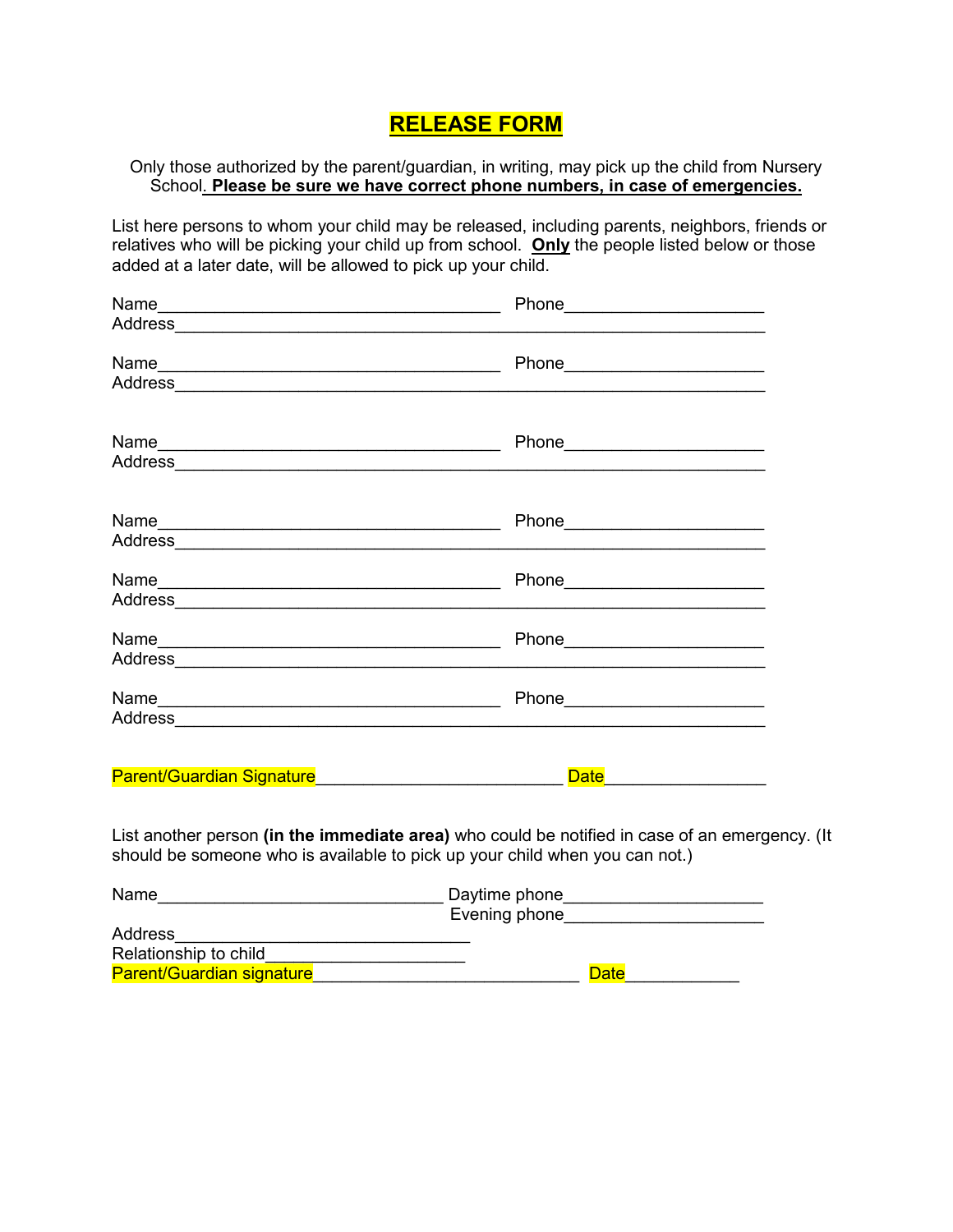# **General Information**

Parents make excellent resource people. Would you be willing to share with your child's class?\_\_\_\_\_\_\_\_\_\_\_

| <b>Father's Occupation</b> | <b>Hobbies</b> |
|----------------------------|----------------|
| Mother's Occupation        | Hobbies        |

The following information is helpful for the staff to better understand your child, especially known allergies and limitations.

#### **Medical**

| Was you child's birth normal?                                           | Other                                                                              |
|-------------------------------------------------------------------------|------------------------------------------------------------------------------------|
| Has you child ever been hospitalized? If so, for what                   |                                                                                    |
| Does your child have any know allergies?                                |                                                                                    |
| Has your child ever suffered a known vision or hearing loss?            |                                                                                    |
|                                                                         | Does your child have any specific physical limitations of which the teacher should |
| be aware? (Please explain)                                              |                                                                                    |
| Does your child take any medication that might affect his/her behavior? |                                                                                    |
| (explain)                                                               |                                                                                    |
| How do you discipline your child?                                       |                                                                                    |
|                                                                         |                                                                                    |

How does your child respond to this?\_\_\_\_\_\_\_\_\_\_\_\_\_\_\_\_\_\_\_\_\_\_\_\_\_\_\_\_\_\_\_\_\_\_\_\_\_\_\_\_\_

### **Development, History and Social Relationships**

Compared with the child's siblings, and with other children his/her age, how has your child developed in the following:

|                                                                                                                   | Fast | Average         | <b>Slow</b> |
|-------------------------------------------------------------------------------------------------------------------|------|-----------------|-------------|
| Walking:                                                                                                          |      |                 |             |
| Talking:                                                                                                          |      |                 |             |
| Playing with toys:                                                                                                |      |                 |             |
| Understanding what is said:                                                                                       |      |                 |             |
| <b>Additional comments:</b>                                                                                       |      |                 |             |
|                                                                                                                   |      |                 |             |
|                                                                                                                   |      |                 |             |
| Has your child ever been left with a group before?                                                                |      |                 |             |
| Does your child have playmates in your neighborhood?<br>Describe any difficulties encountered in play situations. |      |                 |             |
|                                                                                                                   |      |                 |             |
|                                                                                                                   |      |                 |             |
| Is your child dependent on adult direction and suggestion for play?                                               |      |                 |             |
|                                                                                                                   |      |                 |             |
| How do you feel about your child watching television?                                                             |      |                 |             |
| Do you limit his/her time?                                                                                        |      |                 |             |
| Does your child have simple responsibilities around your home?                                                    |      |                 |             |
|                                                                                                                   |      |                 |             |
| Is your child helpful?                                                                                            |      |                 |             |
| Does your child take naps?                                                                                        |      | Child's bedtime |             |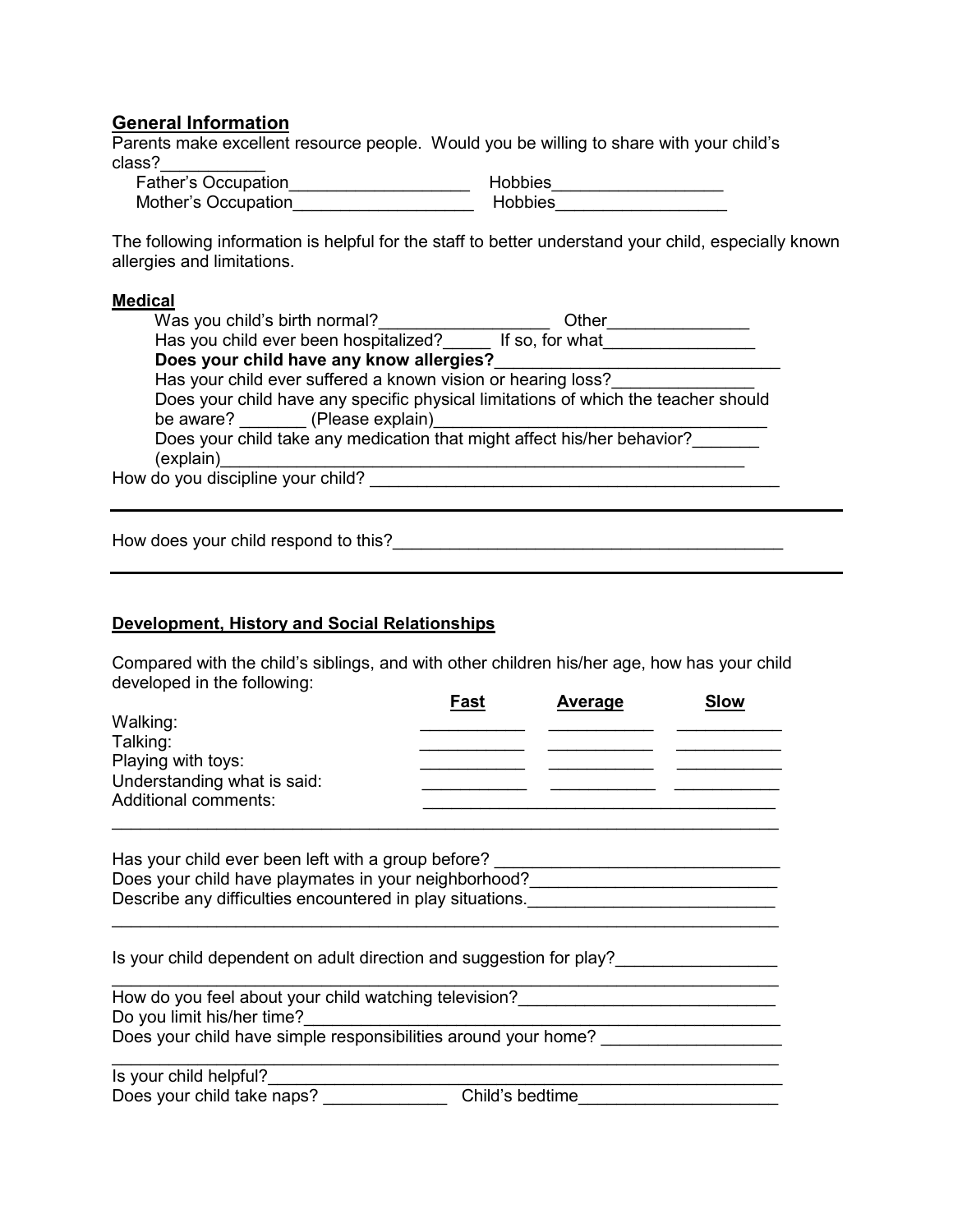| Do you have family pets? |                                                                                                   |             |              |  |
|--------------------------|---------------------------------------------------------------------------------------------------|-------------|--------------|--|
|                          | What do you want your child to gain from our school?                                              |             |              |  |
| you please give details? | If you feel your child has a specific area of concern that our teachers might help you with, will |             |              |  |
| Is your child:           | right handed                                                                                      | left handed | ambidextrous |  |

# **Emergency Information/ Late Pick-up Policy**

It is extremely important that on the registration form, or on file, you list someone other than yourself, your spouse or legal guardian, who can be contacted in case of an emergency. It needs to be someone within this area.

It is also important you keep the Village Nursery School informed of any changes in who may be contacted in such emergencies. Any changes in phone numbers or where you may be reached, such as job, home, or cell phone numbers, need to be kept current and on file with the school.

Village Nursery School will be responsible for the child's protection and well-being until the parent/spouse, legal guardian, emergency person or outside authorities arrive.

- 1. A parent/spouse, legal guardian will always be the first person we will try to contact. If we are unsuccessful, we will continue with the person listed as the emergency contact.
- 2. If it is a medical emergency, we will try to reach parents/spouse/legal guardian or emergency person immediately. If unable to reach one of these three, we will continue by contacting outside authorities, such as police or fire dept.

## **Late Pick-up Policy**

- 1. If your child has not been picked up within 15 minutes after class has ended and you have not notified us, we will begin calling, starting with parent/spouse/legal guardian or listed day care provider and emergency contact person.
- 2. If no one can be reached after calling and after 15 minutes of trying, we will then contact the police dept. and go from there.
- 3. If we need to call someone to pick up your child after the first 15 minutes after class has ended, you will be given a dated notice of late pick-up and one will be kept on file.
- 4. After two notices, you will be charged a late fee of \$15.00, which will be added to the next month's tuition.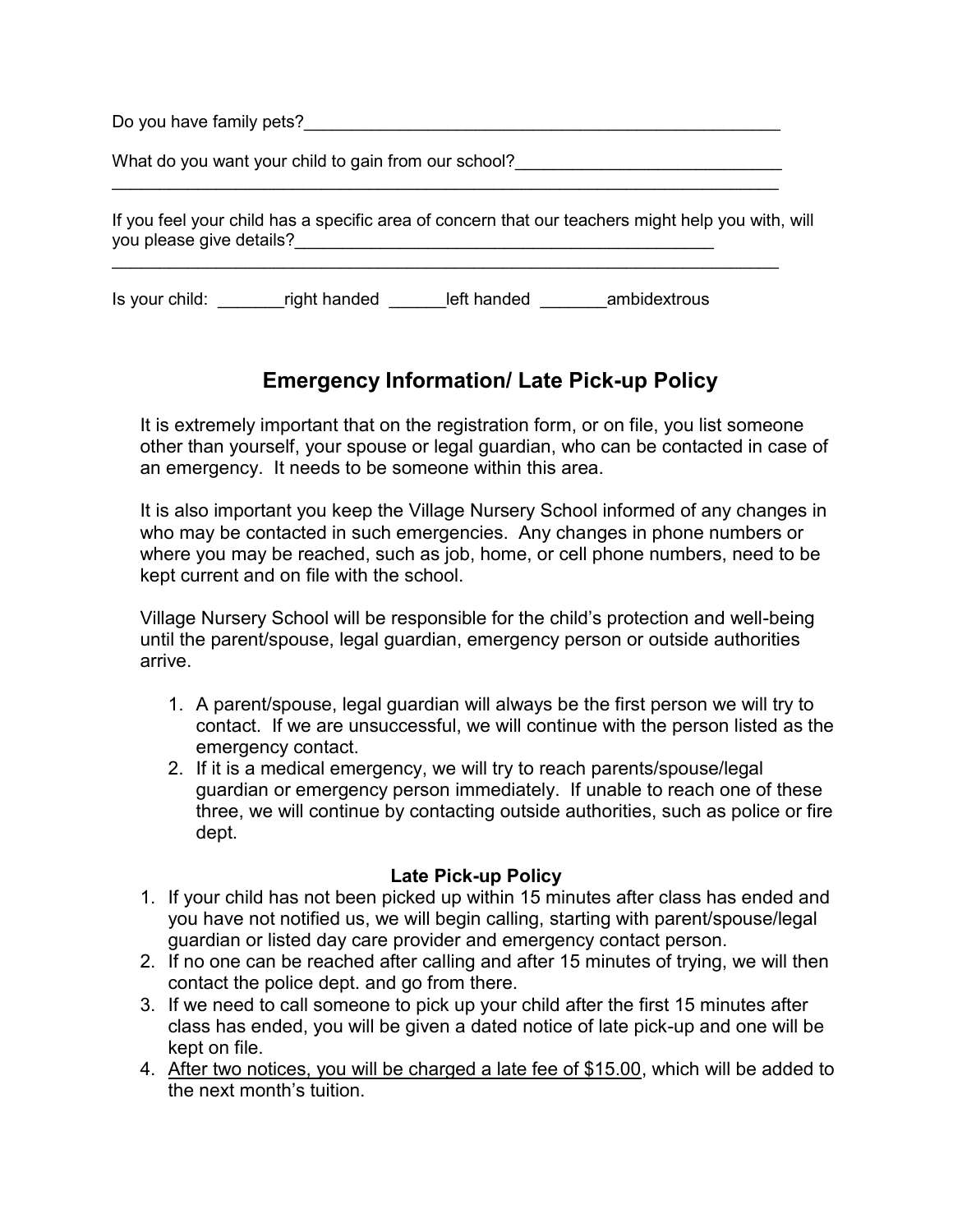5. After four notices, it will be reviewed within 10 days, with the possibility of immediate dismissal.

These rules and policies are for your child's safety and for Village Nursery School's liability. We recognize the possibility of exceptions and will do all we can to ensure the safety and well-being of each and every child enrolled here. Discussions of these policies will be between the Parents/Legal Guardian and the staff, not with the child involved.

Signed and dated \_\_\_\_\_\_\_\_\_\_\_\_\_\_\_\_\_\_\_\_\_\_\_\_\_\_\_\_\_\_\_\_\_\_\_\_\_\_

(parent/legal guardian)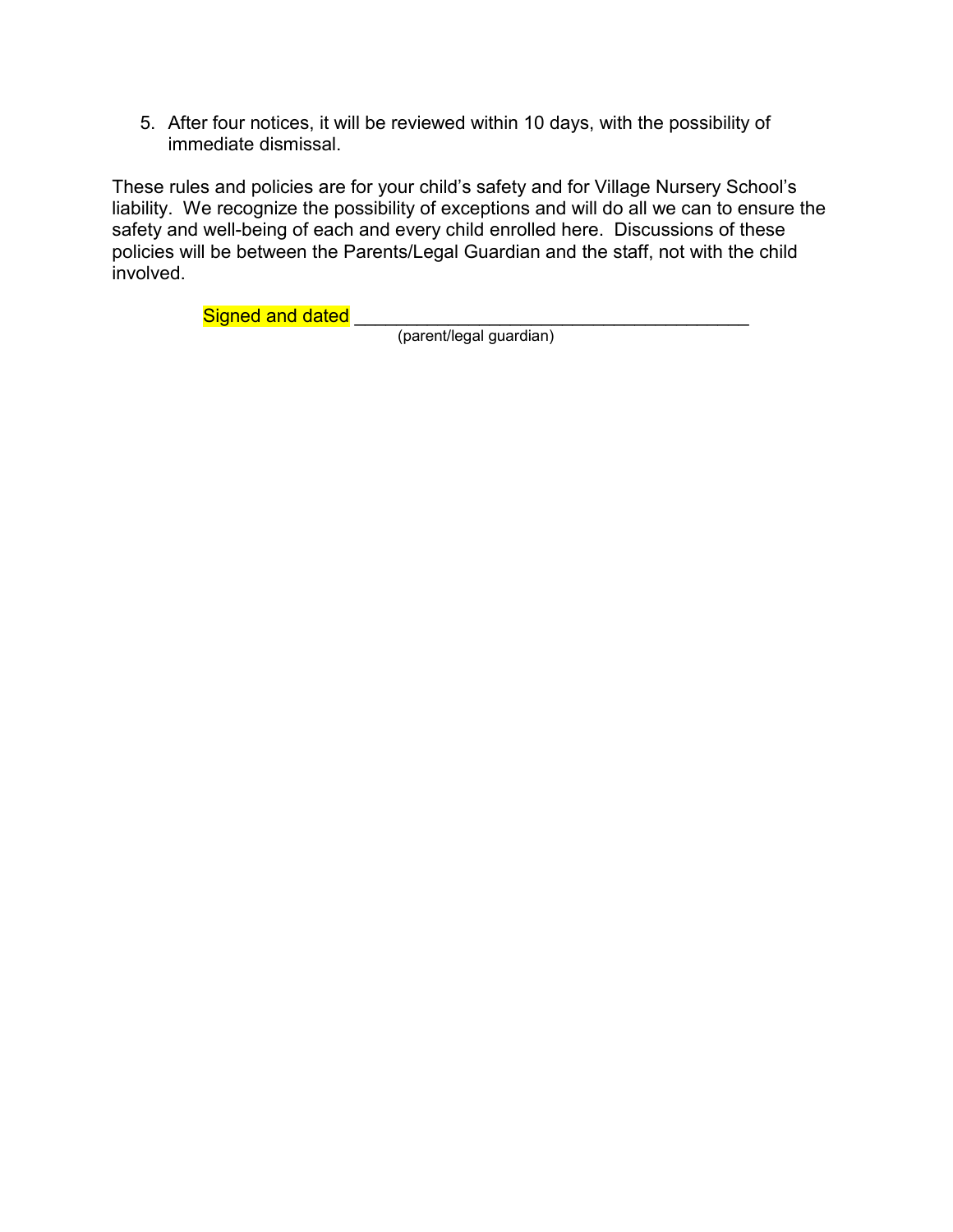# **Financial Agreement with Village Nursery School of Roscoe Methodist Church**

Accepted and approved: Date

The Village Nursery School is a nonprofit organization. We operate on a narrow financial margin and can at no time carry a large cash reserve. This organization must be assured of current operating income and know in advance how much working capital it will have during the school term.

There is no minimum number of students per class: however, in case of extremely low enrollment for a particular class, we reserve the right to cancel that class. We would notify you as soon as possible and we would refund your tuition payment.

The cost of tuition for the school year is averaged over nine payments. It is agreed that the under-signed parent(s) will pay a full month's tuition regardless of whether or not the child has attended school each day during the month.

As part of this agreement, a one hundred-dollar (\$100) registration fee is due at the time of registration and is **non-refundable. The first tuition payment is also due at the time of registration.** Eight subsequent tuition payments are due on or before the 15<sup>th</sup> of each month beginning in September, through the following April. If the student is withdrawn from the class prior to July  $29<sup>th</sup>$  the first tuition payment may be refunded**; after July 29th tuition will not be refunded.** 

Tuition is one hundred and fifty dollars **(\$150.00)** a month for the two-day a week sessions, and two hundred dollars **(\$200.00)** a month for the three-day a week sessions. All class sessions are 2 ½ hours. Morning sessions are 8:30-11:00AM and afternoon sessions are 12:00-2:30PM.

- Monthly tuition payment, except for the first payment which was paid at the time of registration, is due by the **15th of each month,** beginning in September.
- If not turned in by the **20th of the month**, there will be a **\$10.00 late fee** added to the tuition amount.
- If not received by the end of that month**, unless you have contacted VNS and made arrangements**, your child will not be allowed to attend class until the tuition amount is received.

It is agreed that a child not toilet trained or a child whose social or emotional behavior makes it difficult for said child to function as part of the regular preschool routine, may be dismissed at the discretion of the Director, with the approval of the Village Nursery School Board.

The undersigned parent(s) agrees to enroll

(Student's name)

starting the Tuesday after Labor Day and ending the Friday before Memorial Day. I have read and fully understand Village Nursery School's admission policy, child care policy, discharge policy and registration form.

**Parent Signature**